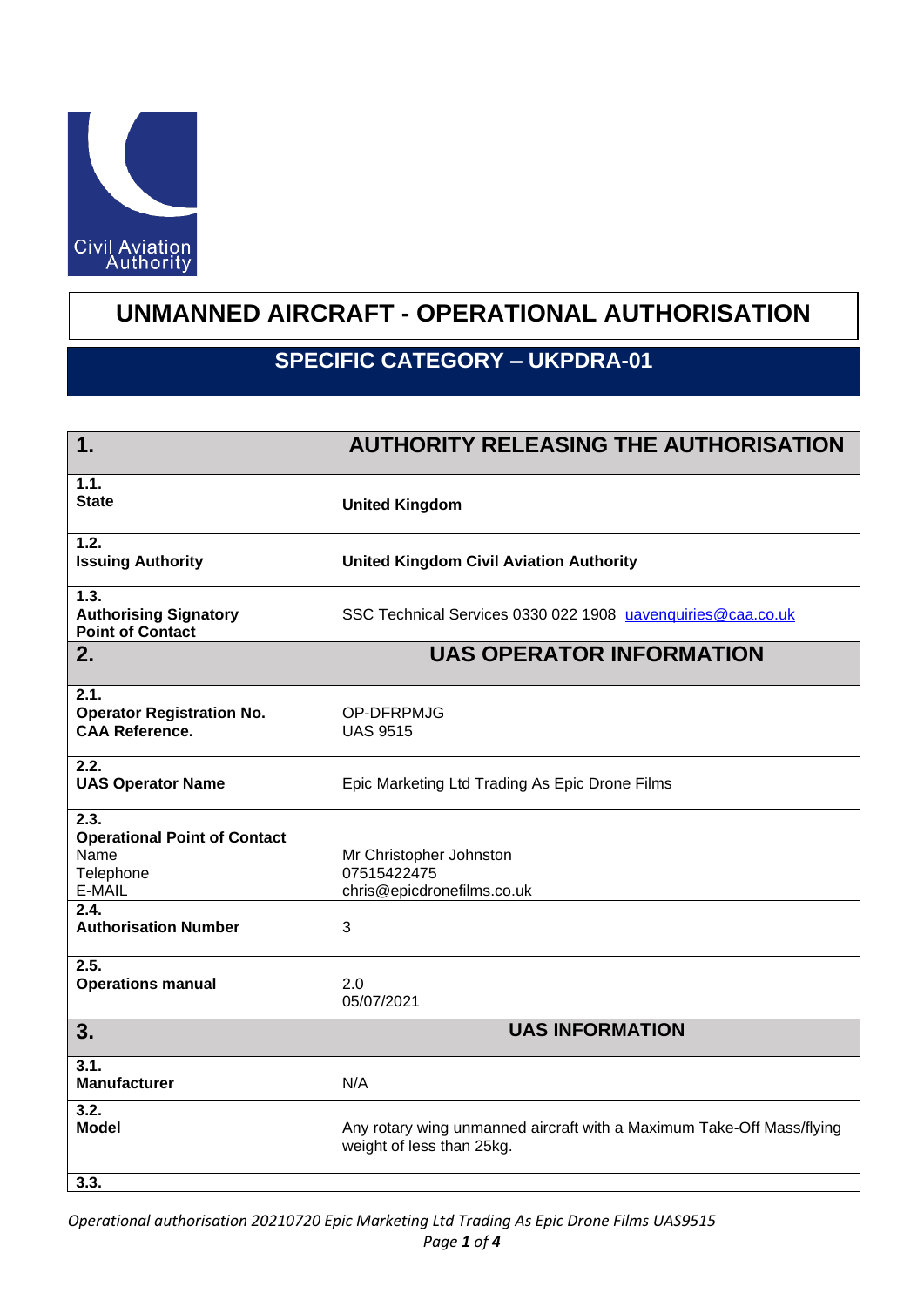| <b>Serial Number or UAS operator</b><br><b>Registration Mark (If Applicable)</b> | The UAS operator's registration number listed at 2.1 must be displayed on<br>every unmanned aircraft flown under this operational authorisation.                                                                                                                                                                                                                                                                                                                                                                                                              |
|----------------------------------------------------------------------------------|---------------------------------------------------------------------------------------------------------------------------------------------------------------------------------------------------------------------------------------------------------------------------------------------------------------------------------------------------------------------------------------------------------------------------------------------------------------------------------------------------------------------------------------------------------------|
| 3.4.<br><b>Relevant/Other Comments</b>                                           | a. The Unmanned Aircraft must be equipped with a mechanism that will<br>cause it to land in the event of a disruption to, or a failure of, any of its<br>control systems, including the C2 Link.<br>b. The remote pilot must ensure that this mechanism is in working order<br>before any flight is commenced.<br>c. The UAS operator must ensure that the radio spectrum used for the<br>C2 Link and for any payload communications complies with the<br>relevant Ofcom requirements and that any licences required for its<br>operation have been obtained. |
| 4.                                                                               | <b>LIMITATIONS AND CONDITIONS FOR THE UAS</b>                                                                                                                                                                                                                                                                                                                                                                                                                                                                                                                 |
|                                                                                  | <b>OPERATION</b>                                                                                                                                                                                                                                                                                                                                                                                                                                                                                                                                              |
| 4.1.<br>Type of operation                                                        | a. VLOS only.<br>b. But remote pilots may be assisted by a single unmanned aircraft<br>observer, who must be positioned alongside the remote pilot. The<br>unmanned aircraft observer must maintain direct unaided visual<br>contact with the unmanned aircraft sufficient to monitor its flight path in<br>relation to other aircraft, persons, vehicles, vessels and structures for<br>the purpose of avoiding collisions, and advise the remote pilot<br>accordingly.                                                                                      |
| 4.2.<br><b>Operating times/periods</b>                                           | Day or night. No timing limitations.                                                                                                                                                                                                                                                                                                                                                                                                                                                                                                                          |
| 4.3.<br>Location(s) of operation                                                 | Any location within the United Kingdom subject to the airspace restrictions<br>detailed in 4.4                                                                                                                                                                                                                                                                                                                                                                                                                                                                |
| 4.4<br><b>Airspace</b>                                                           | Flights must not be conducted within the Flight Restriction Zone (FRZ)<br>(See Note 1) of a protected aerodrome, or within any Restricted,<br>Prohibited or Danger Area, unless the appropriate clearance or<br>permission to enter has been obtained.                                                                                                                                                                                                                                                                                                        |
| 4.5.<br><b>Operating heights/altitudes/levels</b>                                | a. The unmanned aircraft must be maintained within 120 metres (400ft)<br>from the closest point of the surface of the earth.<br>b. Obstacles taller than 105m may be overflown by a maximum of 15m<br>provided that:<br>(i) The person in charge of the obstacle has requested this; and,<br>(ii) The unmanned aircraft must not be flown more than 50m<br>horizontally from the obstruction.                                                                                                                                                                 |
| 4.6.<br><b>Maximum operating range</b>                                           | Maximum horizontal range of 500 metres from the remote pilot, unless a<br>lesser control link radio range has been specified by the UAS<br>manufacturer.                                                                                                                                                                                                                                                                                                                                                                                                      |
| 4.7.<br><b>Separation from uninvolved</b><br>persons                             | a. No flight within 50 metres of any uninvolved person, except that during<br>take-off and landing this distance may be reduced to 30 metres.<br>b. No flight within 50 metres horizontally of any assemblies of people.                                                                                                                                                                                                                                                                                                                                      |
| 4.8.                                                                             |                                                                                                                                                                                                                                                                                                                                                                                                                                                                                                                                                               |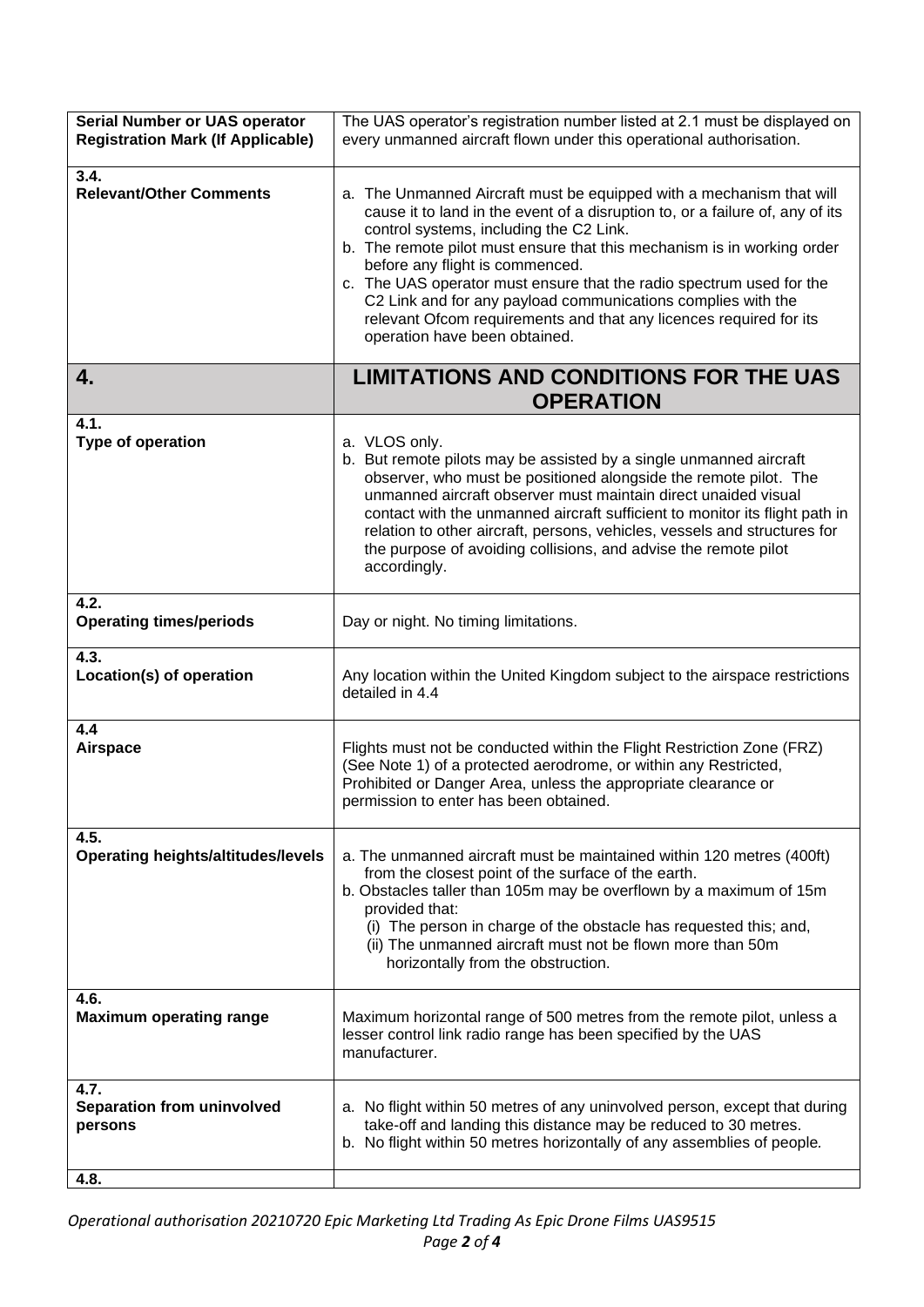| <b>Security of loads/equipment</b>                                                   | The remote pilot must ensure that any load carried by, or equipment on,<br>the unmanned aircraft is properly secured and that the aircraft is in a safe<br>condition for the specific flight.                                                                                                                                                                                                                                                                                                                                                                                                                                                                                                                                               |
|--------------------------------------------------------------------------------------|---------------------------------------------------------------------------------------------------------------------------------------------------------------------------------------------------------------------------------------------------------------------------------------------------------------------------------------------------------------------------------------------------------------------------------------------------------------------------------------------------------------------------------------------------------------------------------------------------------------------------------------------------------------------------------------------------------------------------------------------|
| 4.9.<br><b>Remote Pilot requirements</b>                                             | a. Remote pilots must be employed by or contracted to the UAS<br>operator.<br>b. Remote pilots operating under this operational authorisation must be in<br>possession of a GVC.<br>Or,<br>(i)<br>hold an NQE 'full recommendation' obtained prior to 31<br>December 2020 and a valid 'flyer ID'; or,<br>(ii) comply with one of the previously accepted Alternative Means of<br>Compliance categories detailed in CAP 722 (B3.2.7.2), are in<br>possession of a valid 'flyer ID', and can demonstrate currency within<br>the past 2 years.<br>c. Remote pilots operating under this operational authorisation must<br>comply with the responsibilities set out in point UAS.SPEC.060 of<br>Regulation (EU) 2019/947 as retained in UK law. |
| 4.10.<br><b>UAS operator requirements</b>                                            | a. The UAS operator must comply with the responsibilities set out in point<br>UAS.SPEC.050 of Regulation (EU) 2019/947 as retained in UK law.<br>b. The UAS operator must maintain records of each flight made under<br>this authorisation, and must make such records available to the Civil<br>Aviation Authority on request as set out in point UAS.SPEC.090 of<br>Regulation (EU) 2019/947 as retained in UK law.                                                                                                                                                                                                                                                                                                                       |
| 4.11.<br><b>Occurrence reporting</b><br>requirements - (Regulation (EU)<br>376/2014) | Any occurrences that take place while operating under this authorisation<br>must be reported in accordance with the requirements set out in CAP 722<br>(section 2.9).                                                                                                                                                                                                                                                                                                                                                                                                                                                                                                                                                                       |
| 4.12.<br><b>Insurance</b>                                                            | Insurance cover meeting the requirements of regulation (EC) 785/2004<br>must be held.                                                                                                                                                                                                                                                                                                                                                                                                                                                                                                                                                                                                                                                       |
| 5.                                                                                   | <b>VALIDITY</b>                                                                                                                                                                                                                                                                                                                                                                                                                                                                                                                                                                                                                                                                                                                             |
| 5.1.<br><b>Duration of the Authorisation</b>                                         | This operational authorisation is valid:                                                                                                                                                                                                                                                                                                                                                                                                                                                                                                                                                                                                                                                                                                    |
|                                                                                      | From: 20/07/2021                                                                                                                                                                                                                                                                                                                                                                                                                                                                                                                                                                                                                                                                                                                            |
|                                                                                      | 20/07/2022<br>To:                                                                                                                                                                                                                                                                                                                                                                                                                                                                                                                                                                                                                                                                                                                           |
|                                                                                      | Unless otherwise suspended or revoked.                                                                                                                                                                                                                                                                                                                                                                                                                                                                                                                                                                                                                                                                                                      |
| 5.2.<br><b>Regulation references</b>                                                 | This operational authorisation is issued under Article 5 of Regulation (EU)<br>2019/947 as retained in UK law.                                                                                                                                                                                                                                                                                                                                                                                                                                                                                                                                                                                                                              |
| 6.                                                                                   | <b>AUTHORISATION SIGNATURE</b>                                                                                                                                                                                                                                                                                                                                                                                                                                                                                                                                                                                                                                                                                                              |
| 6.1.<br>Signature / Stamp                                                            | BE.W. TOISON                                                                                                                                                                                                                                                                                                                                                                                                                                                                                                                                                                                                                                                                                                                                |

*Operational authorisation 20210720 Epic Marketing Ltd Trading As Epic Drone Films UAS9515 Page 3 of 4*